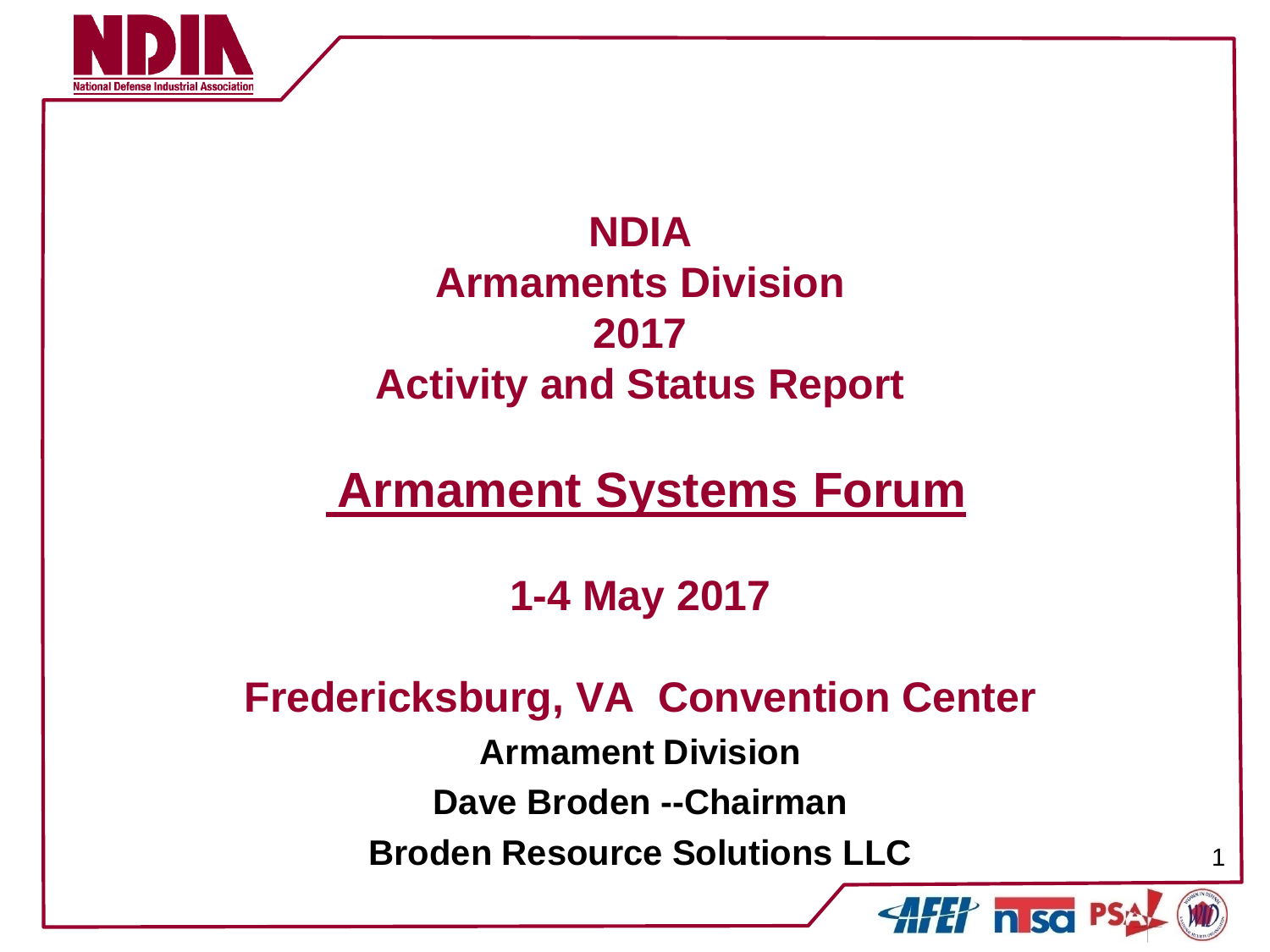

### **Vision**

**NDIA is the trusted leader in defense and national security associations** 

## **Mission Statement**

*Champion* **issues that contribute to the strength, resiliency and capacity of the industrial base.**

*Build* **a vigorous, responsive and collaborative community in support of defense and national security**

*Convene* **legal and ethical forums for exchange of ideas, information, viewpoints and capabilities**

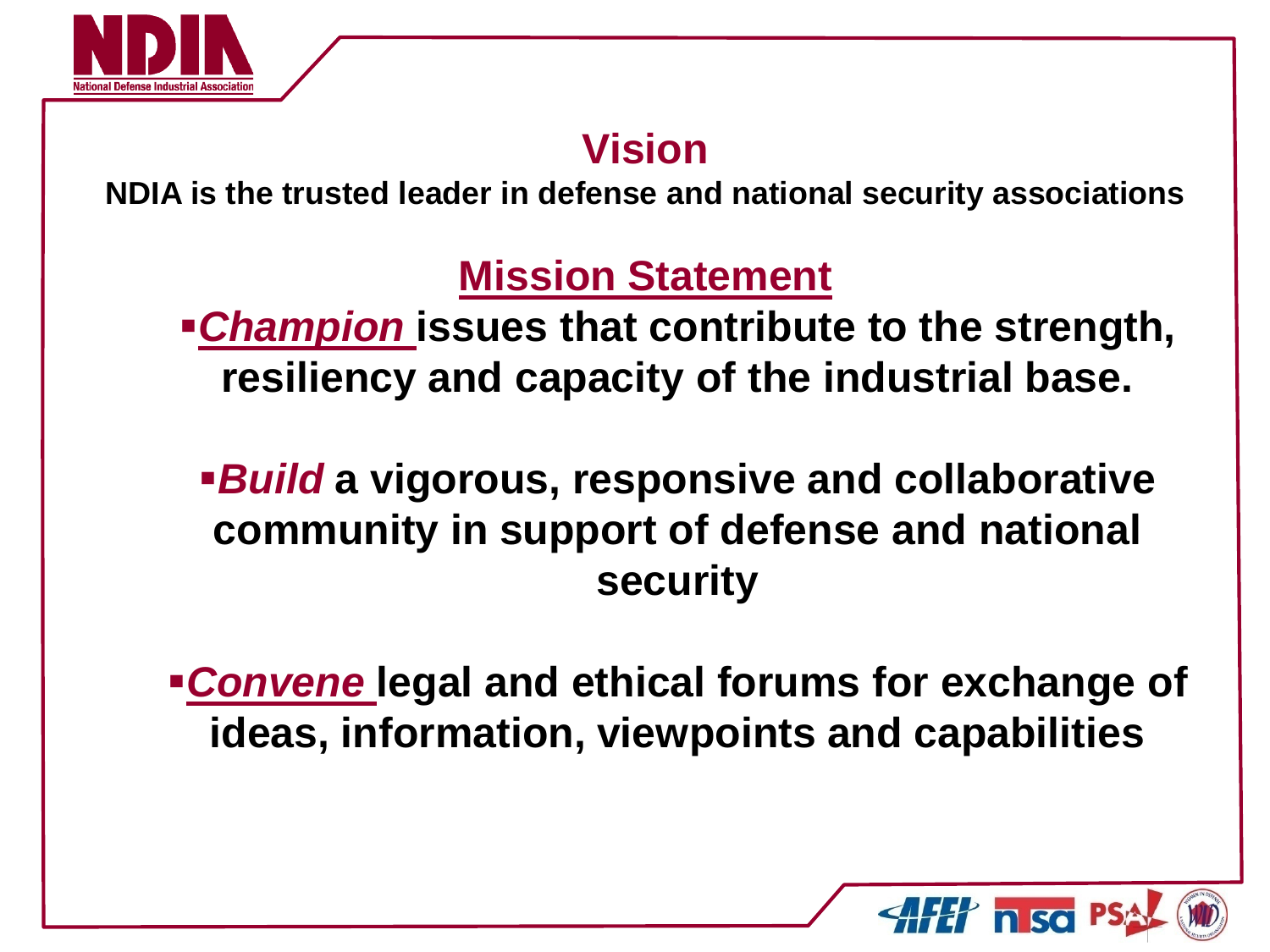

### **Ensuring Focus and Value for Attendees**



- **Confirming Armament Division/Community Commitment to Legacy System Readiness and Growth**
- **Ensuring Initiatives for Next Generation Systems, Technology and Readiness**

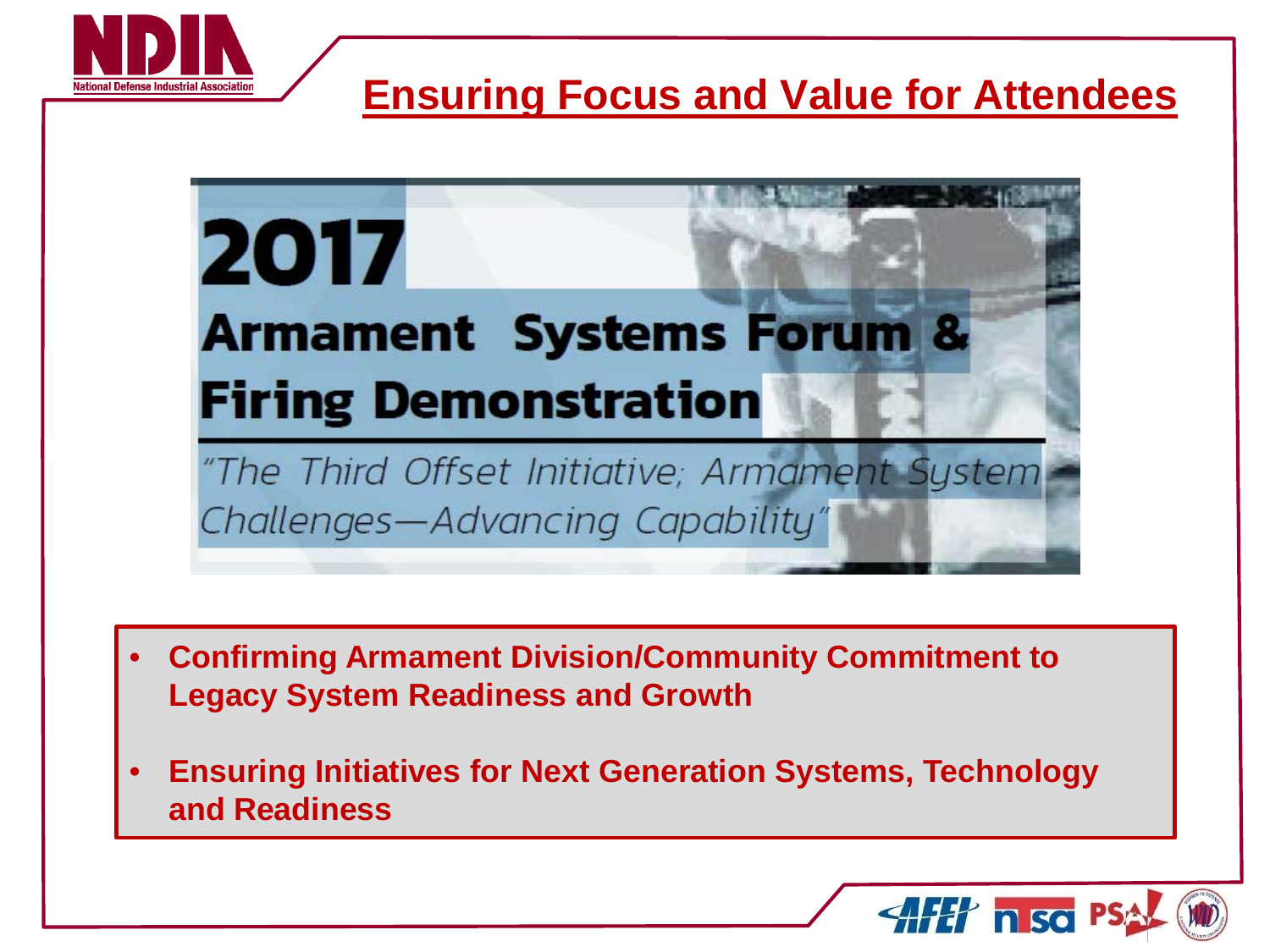

#### **2017 Armament System Forum Themes**

- **2017 Forum Focus**
- **"The Third Offset Initiative; Armament System Challenges-Advancing Capability"**
	- **Small Arms Systems**
	- **"Warfighter Capability Advancing thru Evolution of Third Offset Resources"**
		- **Guns, Ammunition, Missiles, and Rockets (GARM)**
	- **"Third Offset---Evolving Legacy System Enhancements—Establishing a Vision for Next Generation Armament Systems"**
		- **Unconventional and Emerging Armament Systems (UEA)**
		- **"Realizing Visionary Technology and Armament Systems—Addressing and Applying Third Offset Capabilities"**

**Themes Shape the Forum Content/Messages**

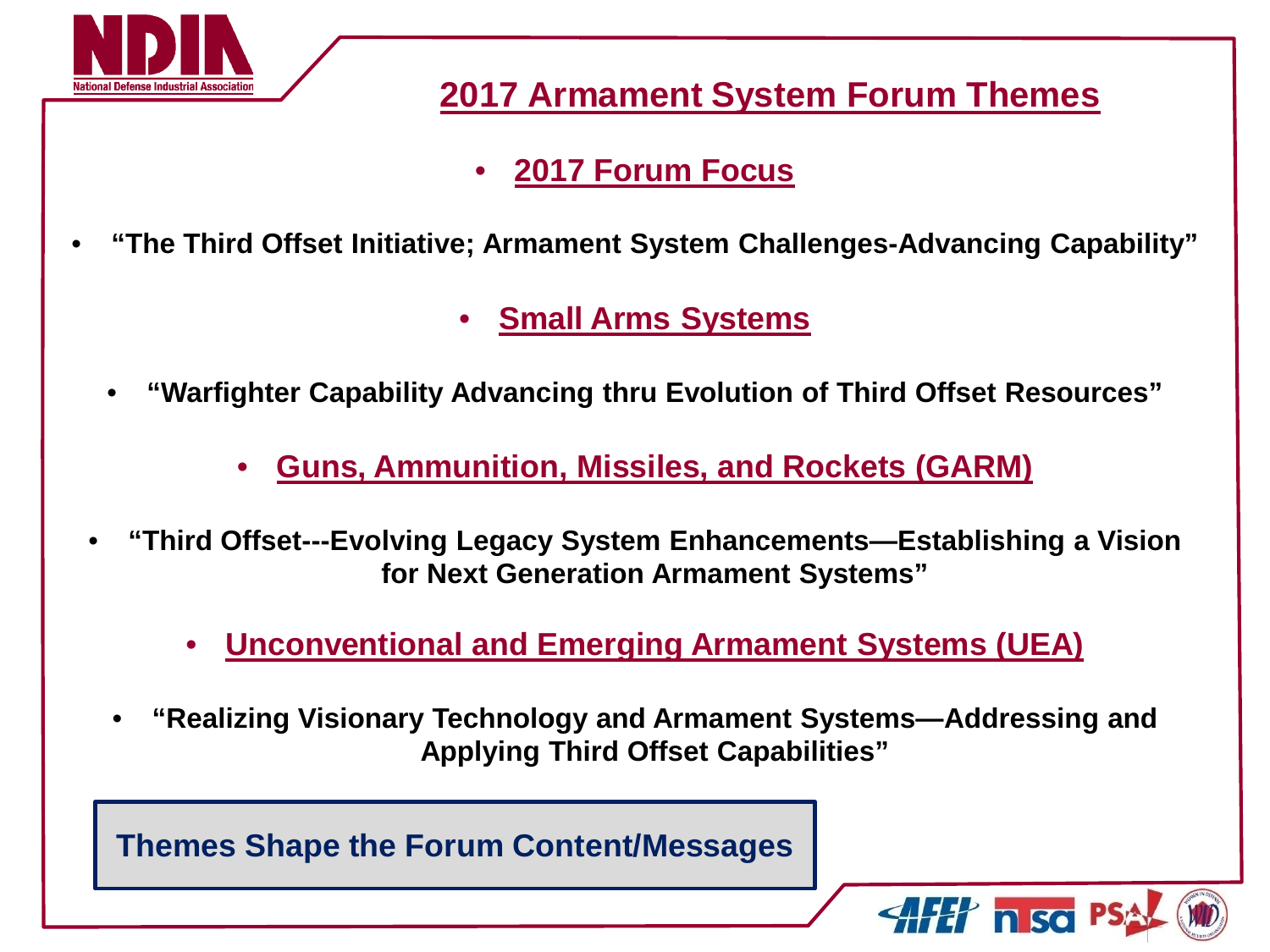

### **Armament Division**

•**Committees:**

- **Gun, Ammunition, Rockets, and Missile Systems**
- **Small Arms Systems**
- **Unconventional and Emerging Armaments**
- **Division/Committee Leadership:**
	- **Armament Division: Dave Broden--Chair Broden Resource Solutions LLC**
	- **Gun, Ammunition, Rockets and Missile Systems Matt Solverson GD-OTS**
	- **Small Arms Systems**

 **Brian Berger GTDS America-- President**

• **Unconventional and Emerging Armaments Dan Hartman SPECTRA Technologies**



5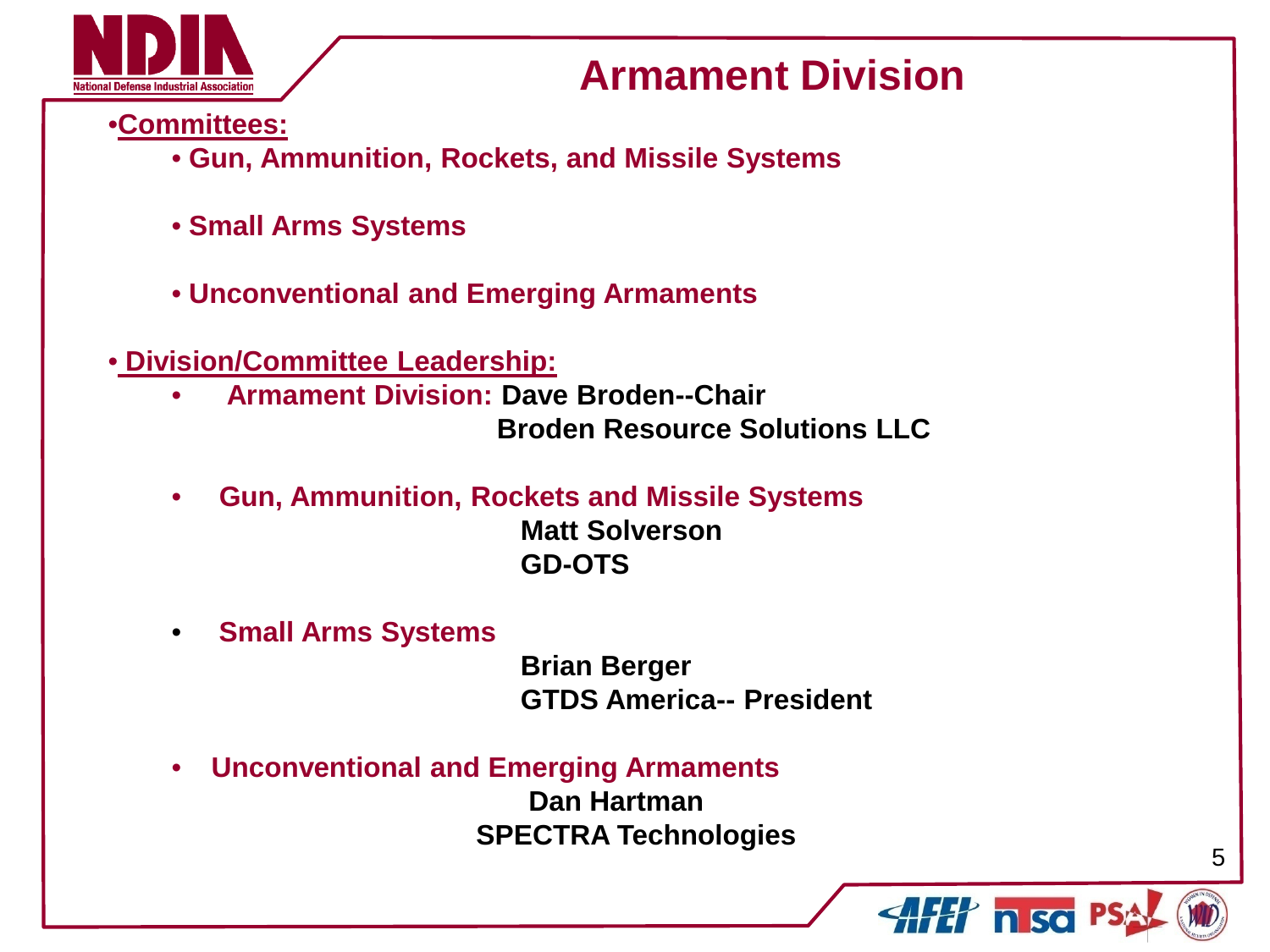

#### **Forum Speaker Appreciation Thank You**

- **Keynote Speakers**
	- **Dr. Vincent Sabio**
	- **BG David Bassett**
	- **Col. William Nuckols**
	- **Col. Samuel Ashley**
	- **John Hedderich**
	- **Jim Shields**
	- **Joe Pelino**
	- **Dr. John Burrows**
	- **Jerome Dunn**
- **Sessions Chairs:**
	- **Military, Government, and Industry Personnel**

**Session Presenters**

• **All Government and Industry Presenters**

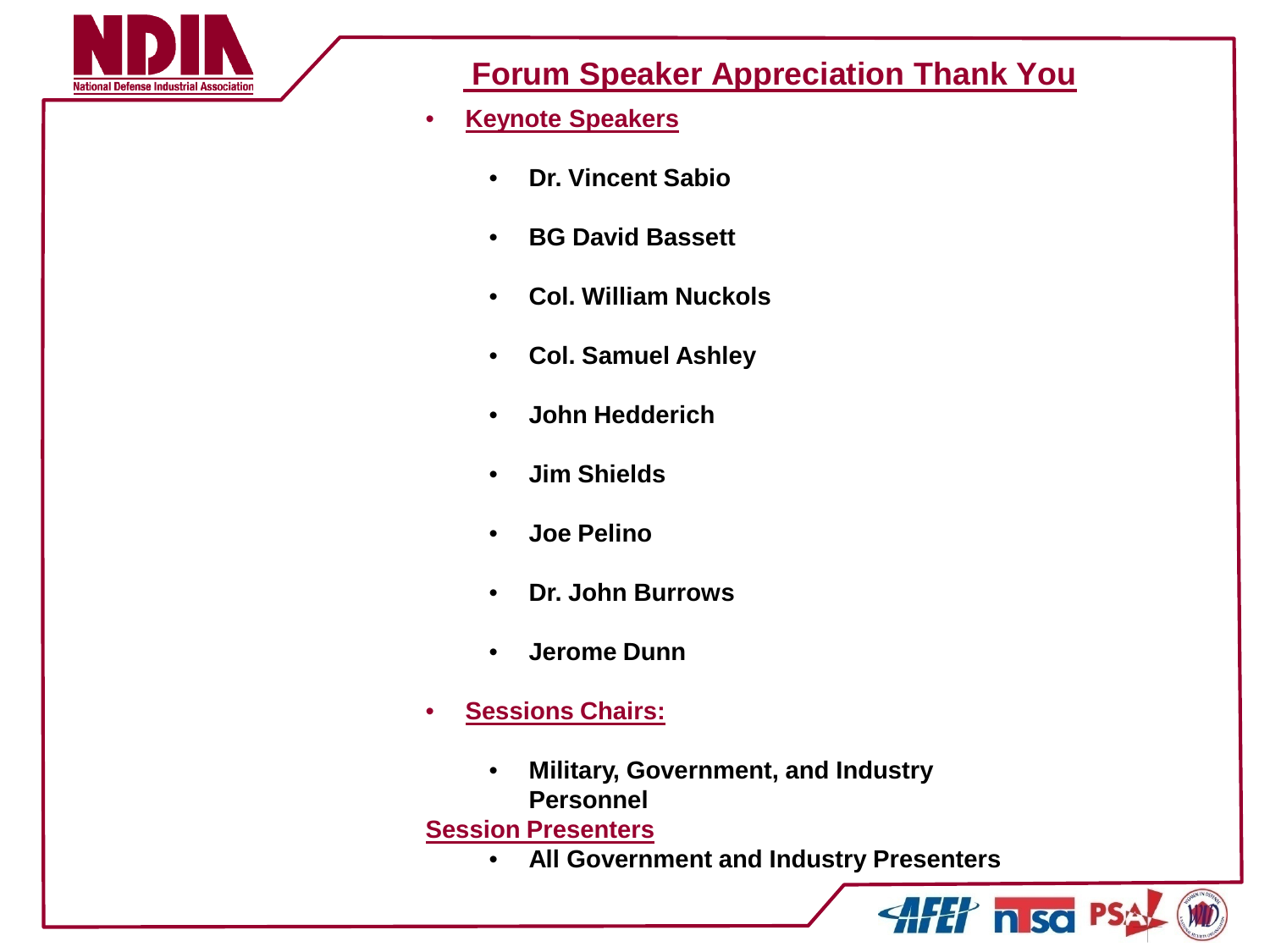

#### **Armament Systems Forum Attendee Thank You**

- **NDIA Armament Division Expresses Special Appreciation and Thank You to All 2017 Forum Attendees**
- **We Understand that Forum Attendance Requires Commitment by Attendees and Attendee Organizations**
- **Your Attendance Confirms the Forum Benefits** 
	- **Armament Community Links**
	- **Government Policy and Program Awareness and Vision**
	- **Program and Technology Presentations and Discussions**
	- **Tutorials of Focus Topics**
- **On-Going Attendance Maintains and Strengthens Armament System Evolution and Readiness**
	- **Recognizes that NDIA Activities Have and Continue To Impact Armament System Vision**

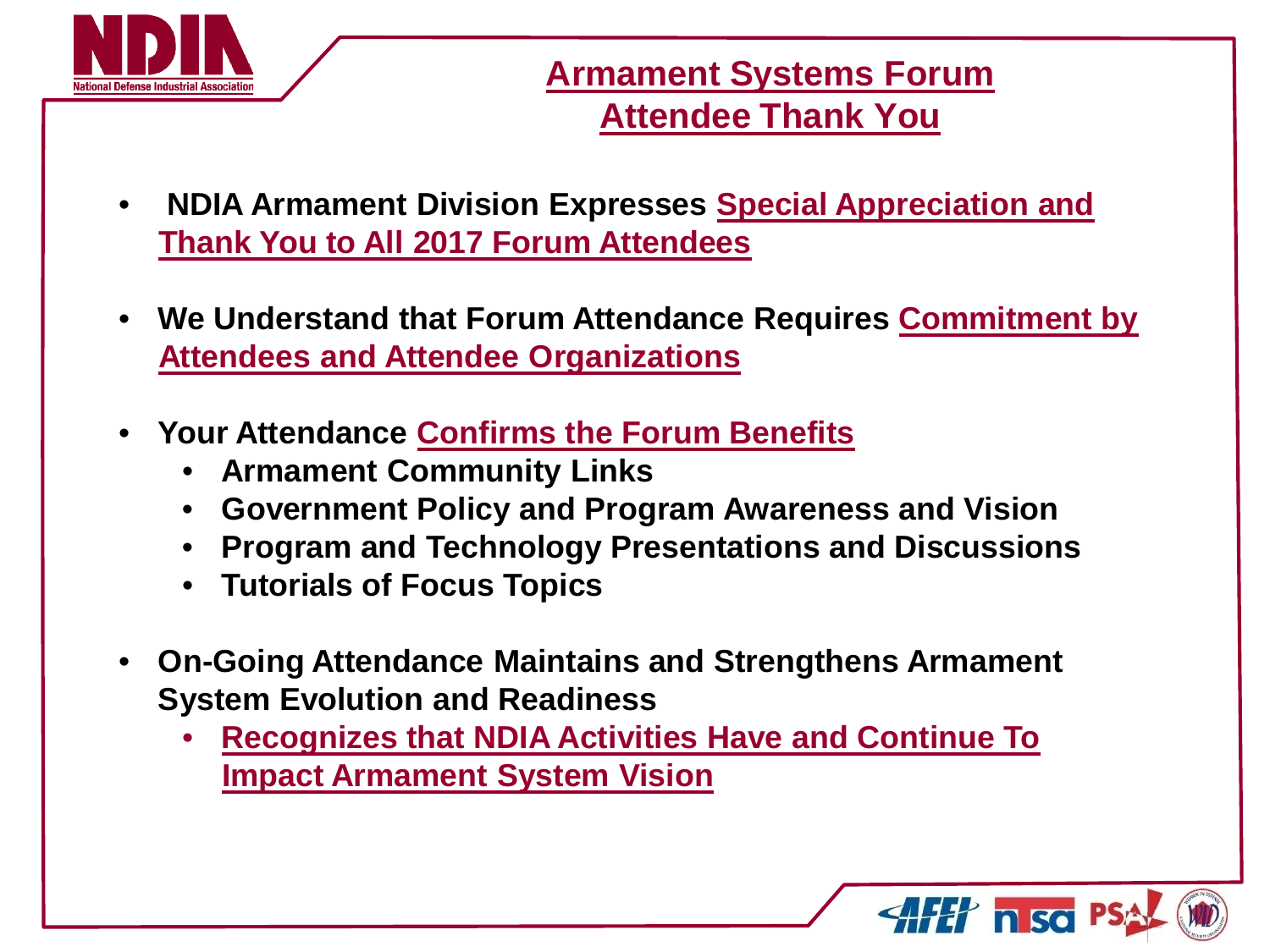

#### **NDIA Staff Assuring 2017 Forum Success**

 **Director, Meetings and Britt Sullivan Events bsullivan@ndia.org**

**Bruce Roulstone Program Development broulstone@ndia.org**

**Allison Carpenter Director Exhibits & Sponsorships ahcarpenter@ndia.org**

**Savanna Stephens Planning Assistant Sstephens@ndia.org**

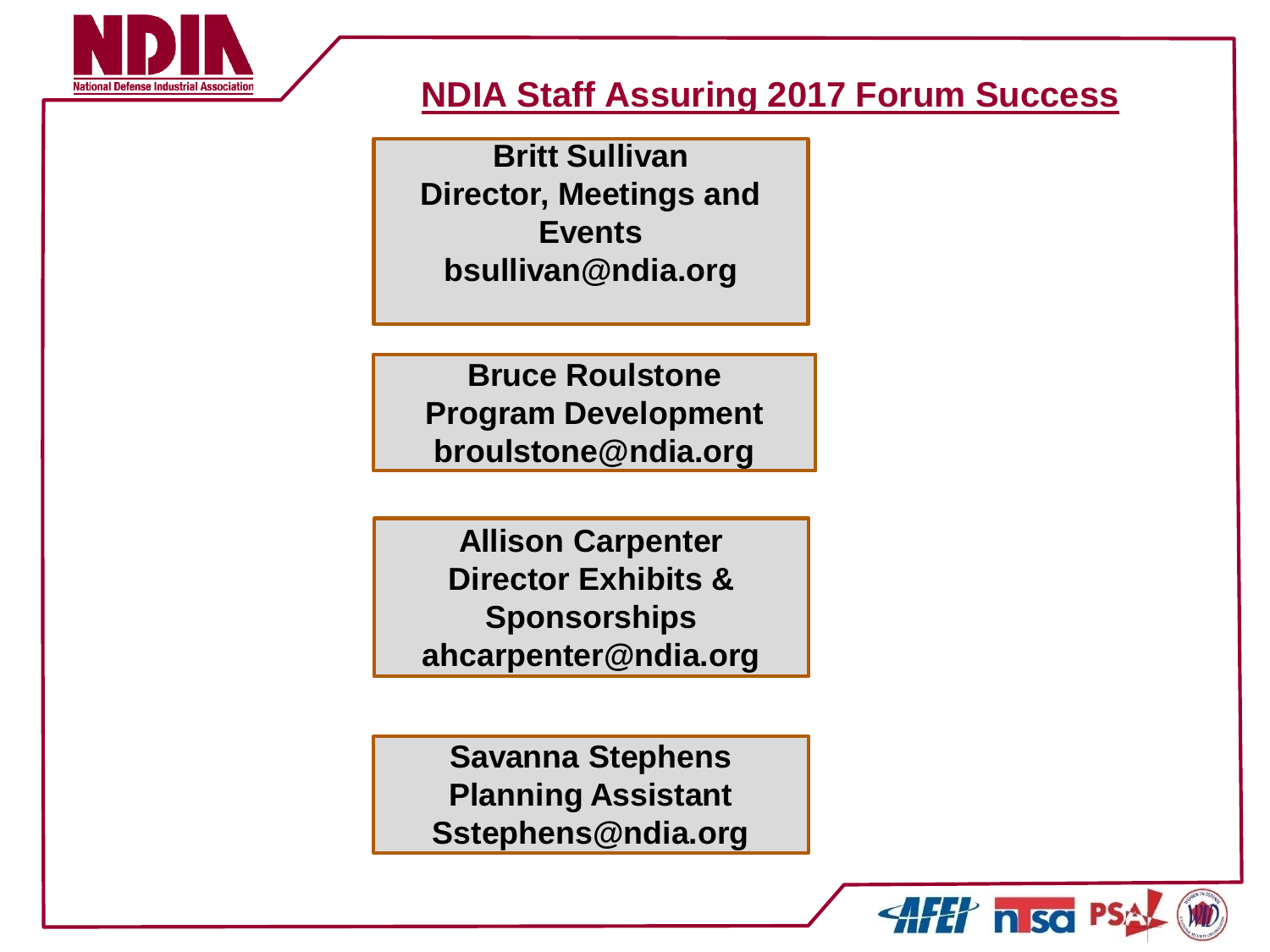

#### **NDIA Staff Assuring 2017 Forum Success**



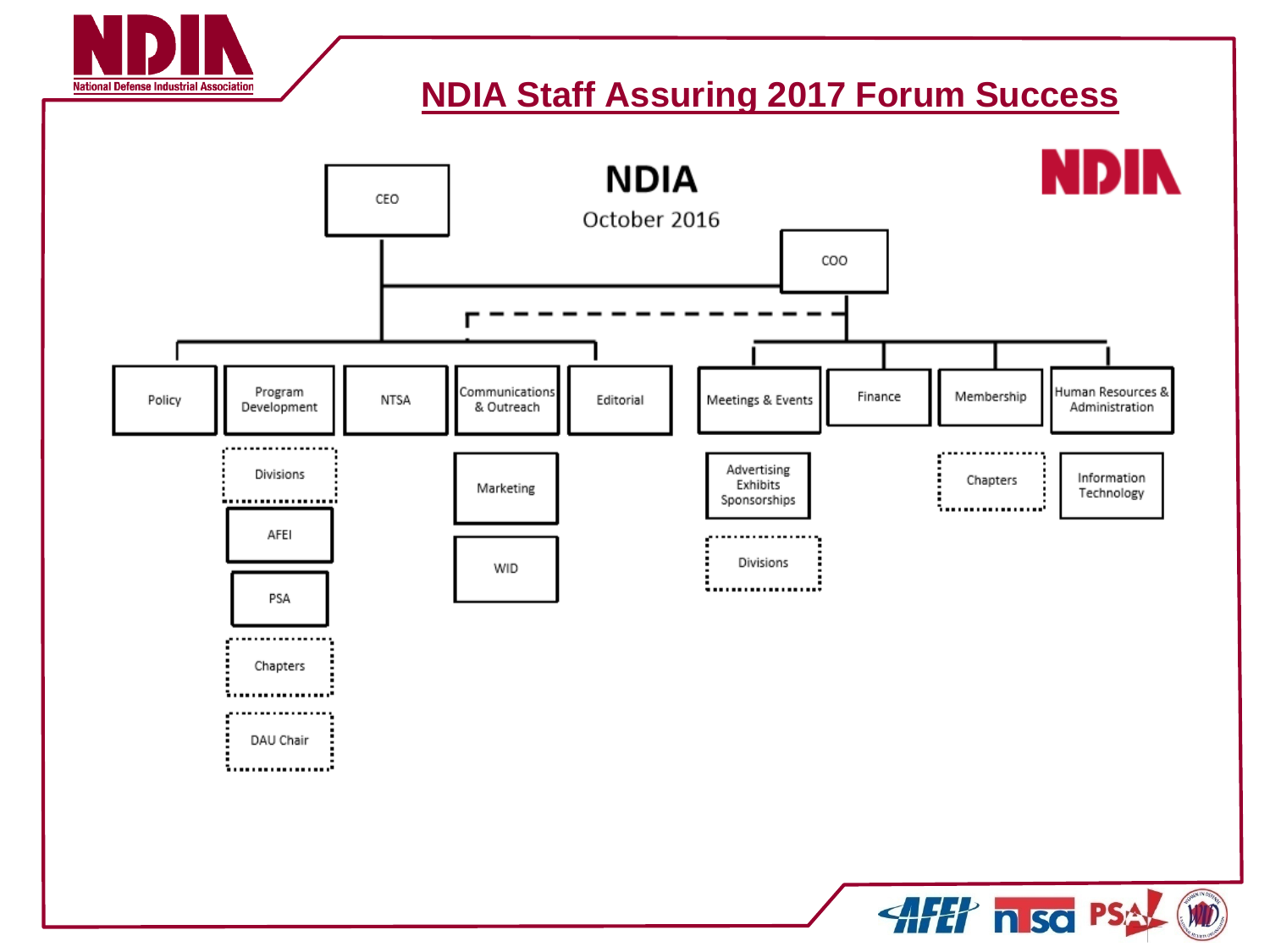

#### **Program Development Advisory Council**

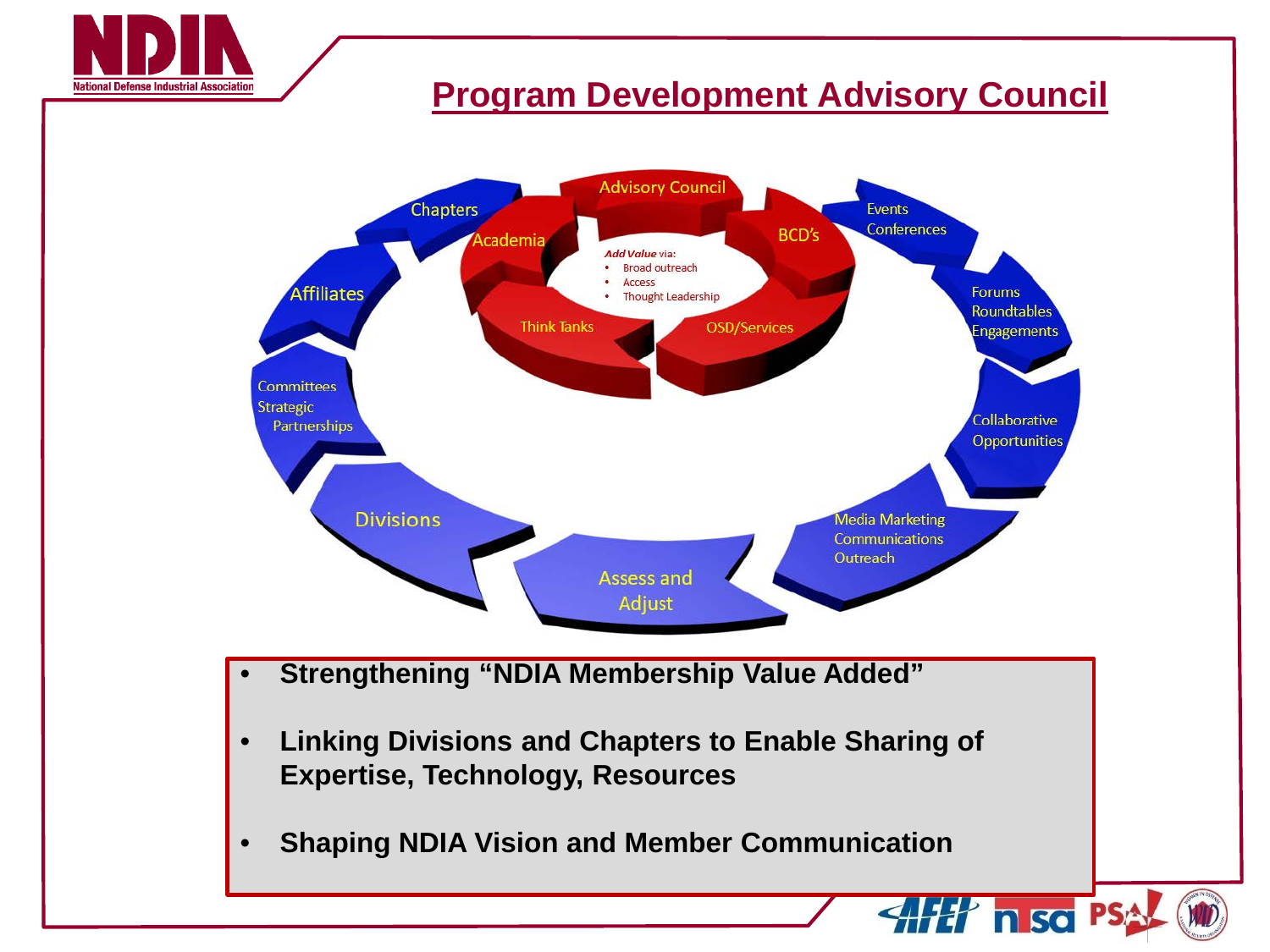

### Addition of Major Air Force Portfolio

- Air Force Global Strike Command Global Strike Symposium

Academia Summit to DC

- Baseline Academia's role in DoD/Industry/Academia Triad

**Emerging Capabilities Division** 

- Offensive Cyber, Cyber/EW Convergence, Autonomy, Machine Learning, Virtual Reality

**Program Development Advisory Council** 

- Chapter and Division Leaders, BOD, Thought Leaders
- Meet quarterly to advise on Program Development and collaboration opportunities

**Chapter and Division Newsletter** 

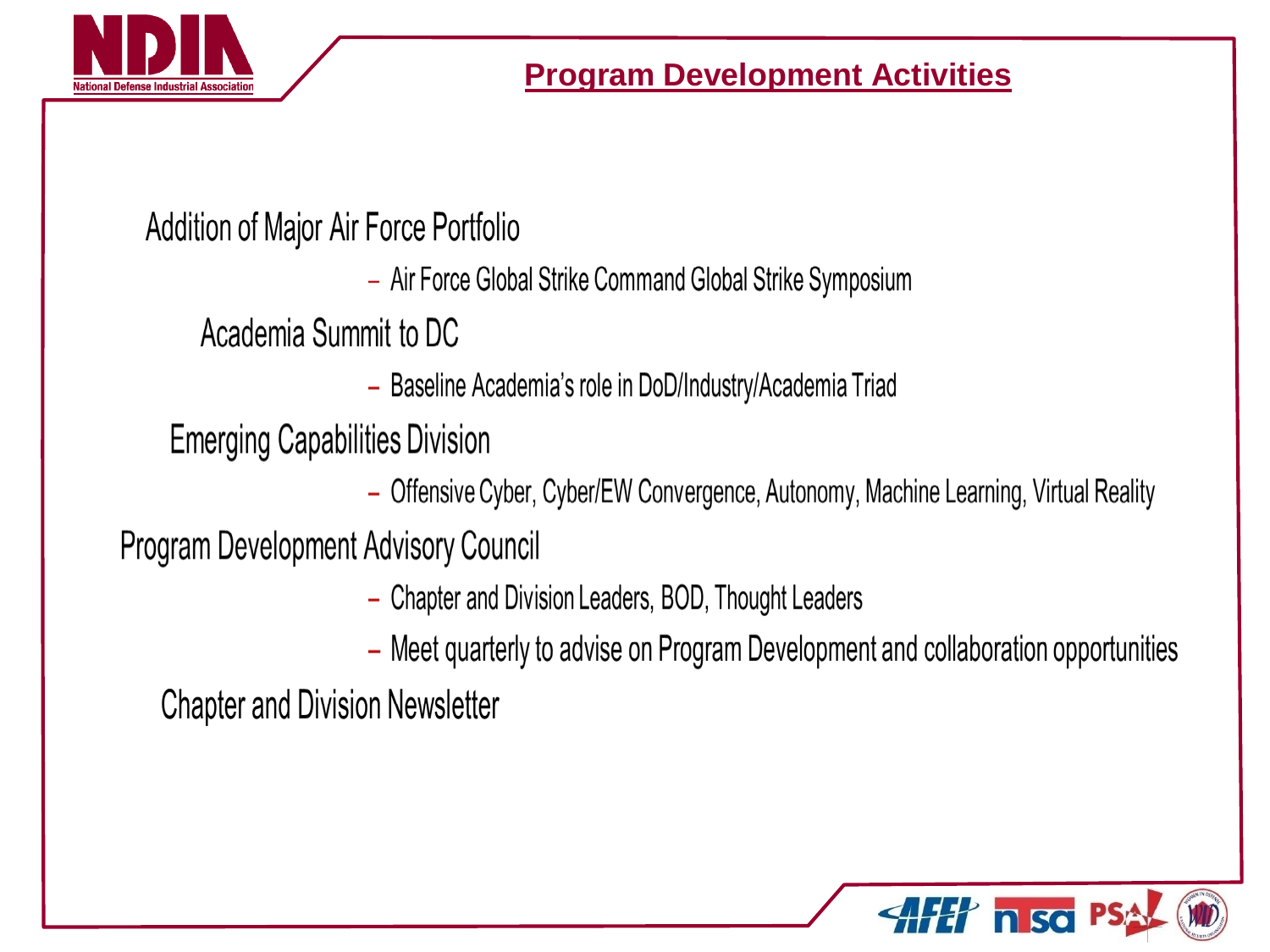

**Armament Division** 

#### **2017 Joint Armament Forum--Announcements**

#### • **US Only Sessions:**

- •**Pre—Approval Desired**
- **US Passport Required for Entry**
- **Other Criteria**

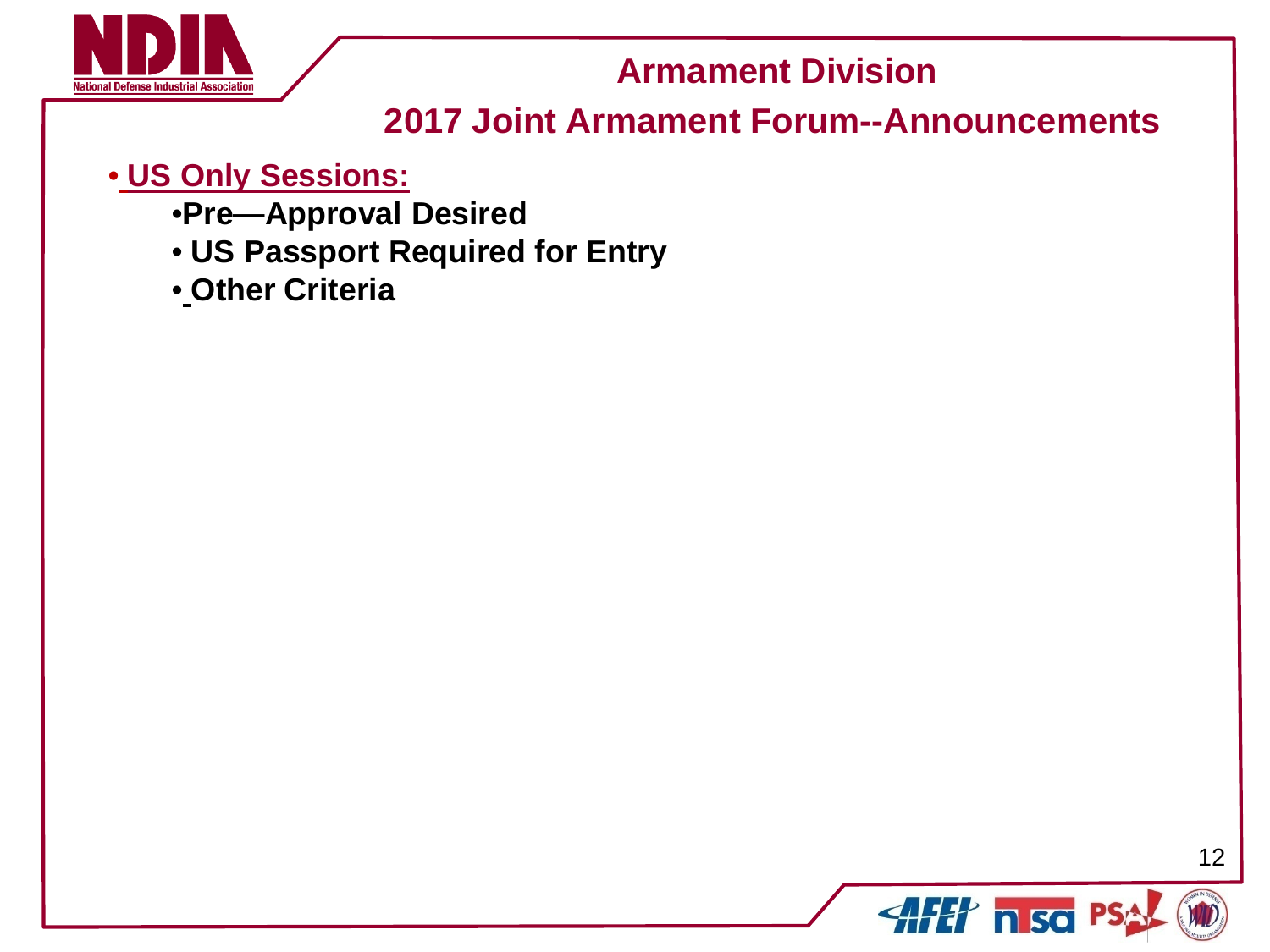

# **Publications**

*National DEFENSE* **Magazine – monthly coverage of defense developments, trends, and issues**

- **"Top Issues" -- published annually to outline key focus areas for NDIA efforts--- "Value Added During Policy, Budget, and Planning Changes"**
- **NDIA Weekly Insider —E-Newsletter for Industry and Government**
- **Policy Weekly Digest —Public Policy Weekly Focus—E News**
	- **Mega Directory -- published annually in August issue of** *National DEFENSE -* **provides key information and POC's for corporate member companies and the DoD Acquisition community.**

**Enabling NDIA Member Links And Access to:**

*"* **Helping to Shape Industry Vision—Building Partnership-Ensuring Current Policy, Budgets, Trends, Issues, Technology, and Systems Readiness**

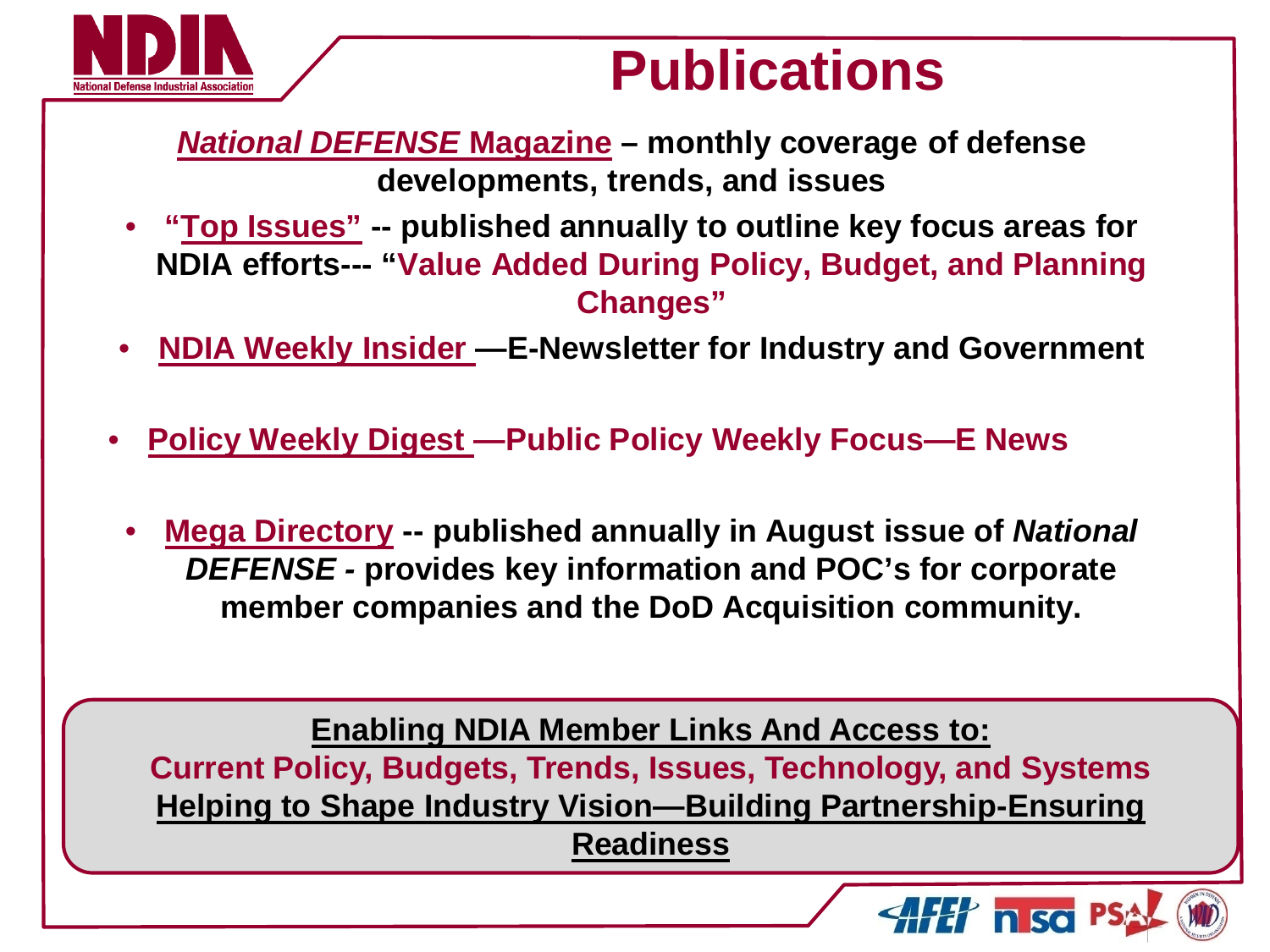

**NDIA Public Policy Initiatives –2016 Top Issues**

- **Top Issues:**
- $\bullet$ • **1. Strike a Long Term Budget Deal**
- **2. Better Buying Power By Improving the Acquisition Process**
- **3.Strengthen the Defense Industrial Supply Chain**
- **4. Open, Transparent, and Ethical Industry-Government Collaboration**
- **5. Clear the Way for US Defense Industry to Compete for International Business**
- **Other Issues:**
- **A. Protect Against the Cyber Threat**
- **B. Create Level Playing Field for Small Businesses**
- **C. Prepare the Workforce of Tomorrow**
- **D. Maintain Assured Access against Area Denial Threats**

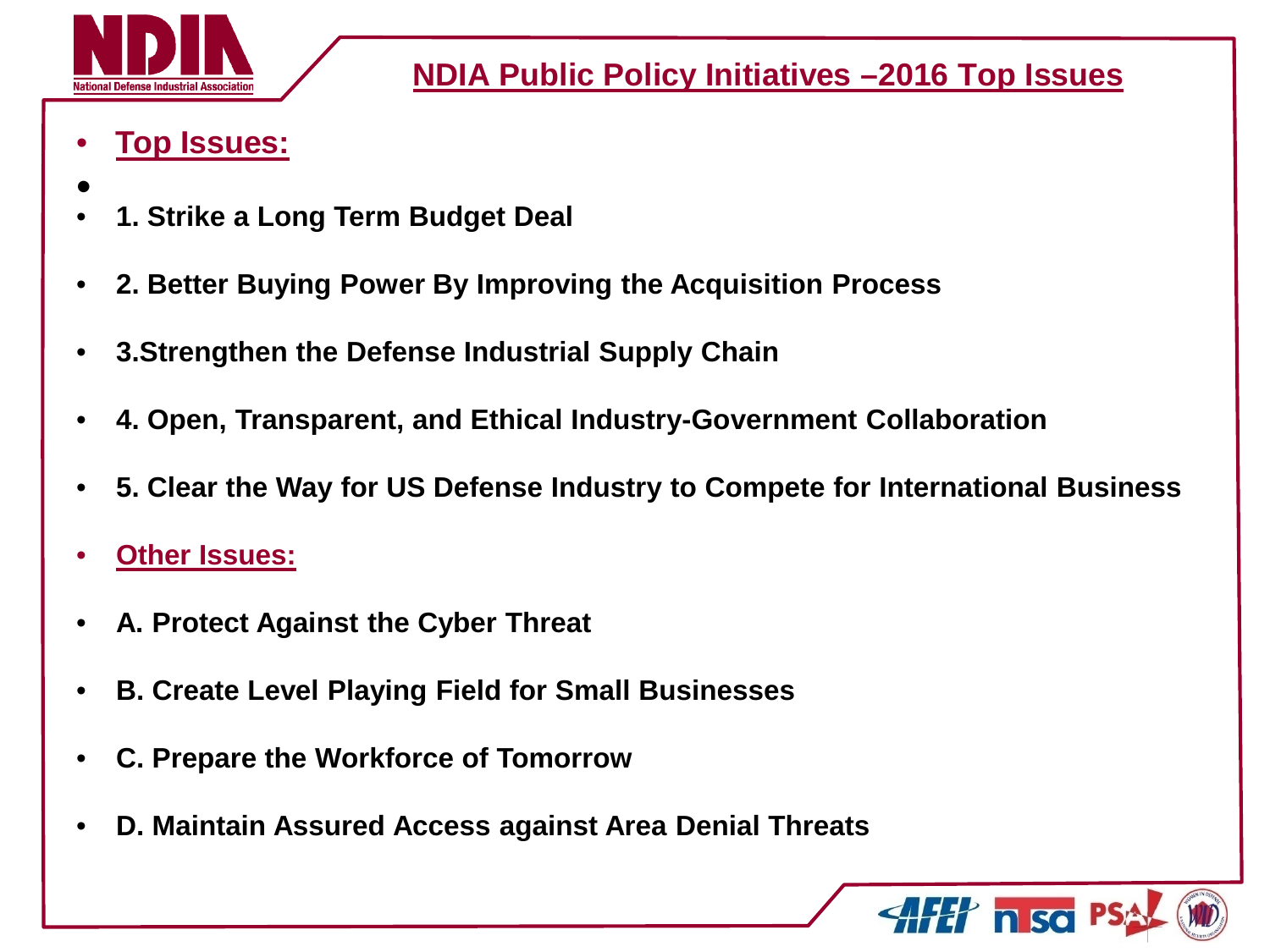

• **Date: April-May TBD**

#### • **Location: TBD**

• **Plans will be announced approximately 1 September**

#### • **Forum Content:**

- **Reflect NDIA Strategic Vision-2016-2017 Leader Conference**
- **Increase Links to Other Divisions and Chapters**
- **Communicate DOD and Industry Initiatives, Trends, Priorities**
- **Continue to Adapt to Limited Access/Classified Content**
- **Address Priorities and Interests of Attendees**
- **Shape Program Reflecting 2017 Leader Conference**

• **Firing Demonstration:**

• **Planned—Dependent on Location etc.**

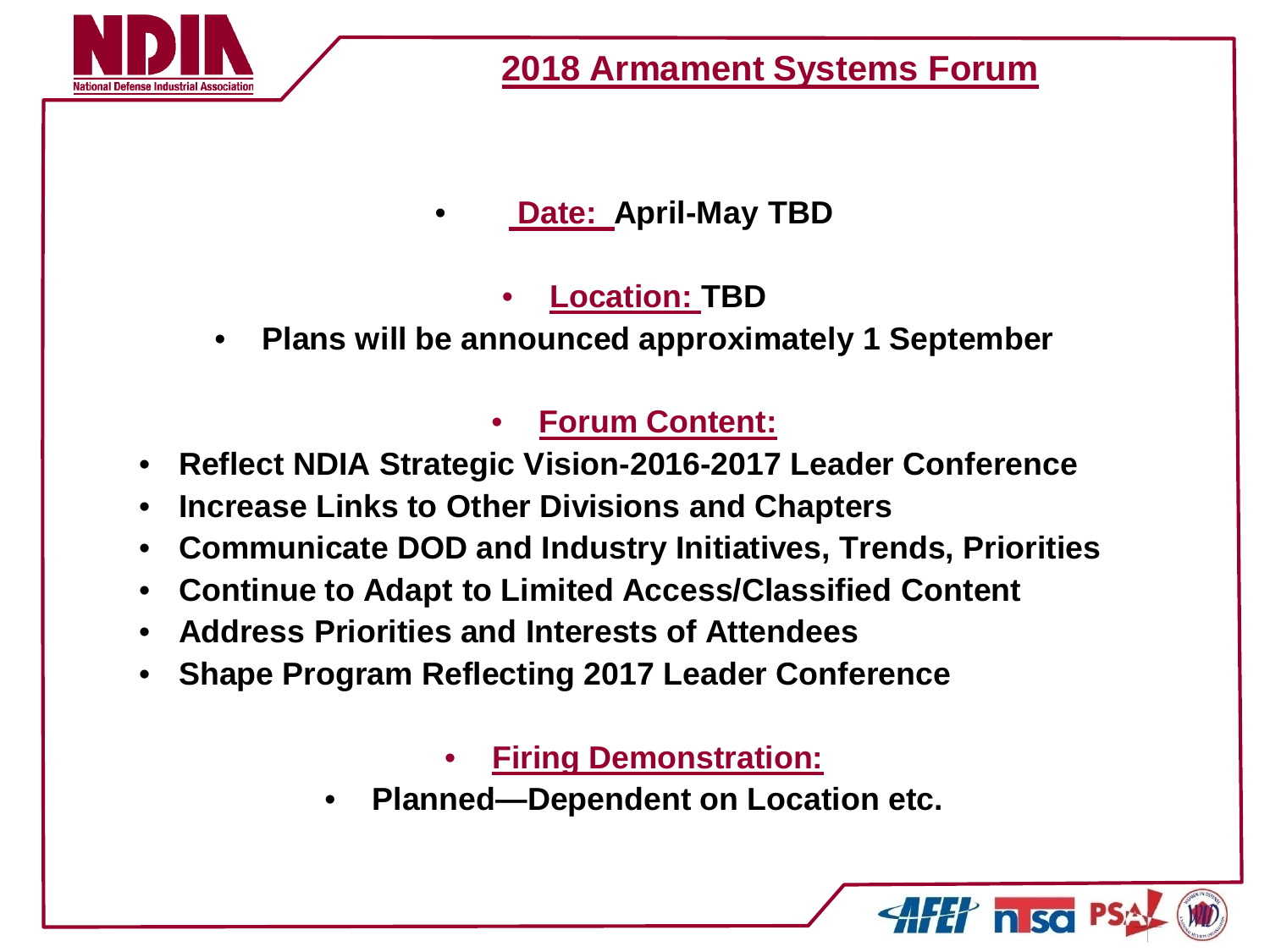

### **Armament Division Looking Ahead**

- **Thoughts for Consideration:**
- **1. Did 2017 Assist/Enable Armament Community?** 
	- **Networking**
	- **Conference Organization, Structure, Content—What Specifically?**
	- **NDIA Communications—"National Defense"; "Top Five"; Website, Special Communications**
- **2. Did the Forum Content Provide Evolving Armament Capability Vision?**
- **—Is Capability Evolution Communicated Effectively?**
- **3. Are Industrial Base Topics Effectively Communicated to Ensure Readiness for Legacy, Evolving, and Emerging Systems and Technology?**
- **4. What Forum Format, Collaboration, and Content is Preferred?**

**Armament Division Provides Information Enabling Government/Industry Links – Transitioning Capability and Readiness Vision**

*NDIA Armament Division Seeks to Adapt to Armament Community Interests, Challenges, and Activities* 

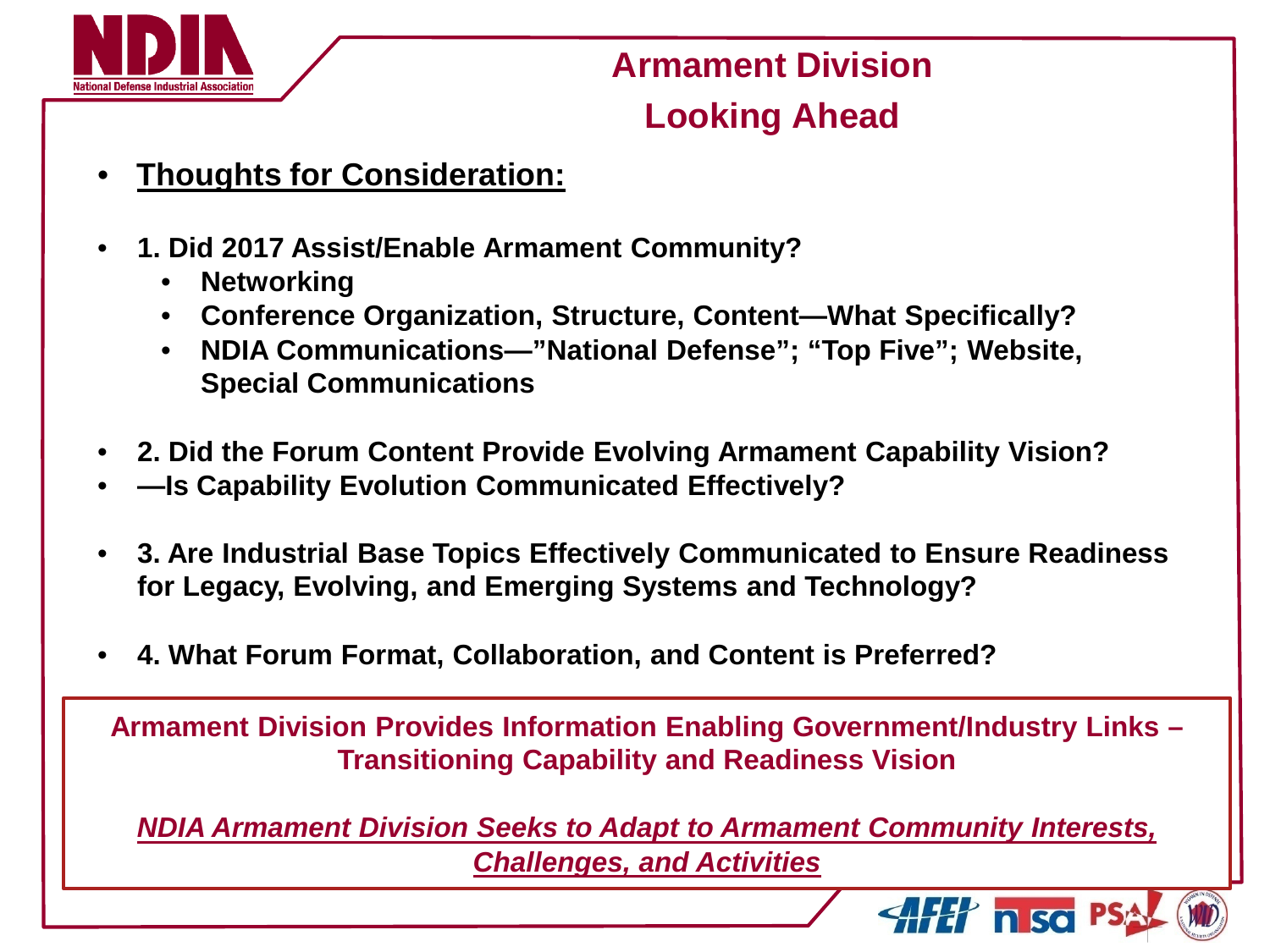

**Armament and Munition Forum 2017**

#### **Take-Away Thoughts**

- **NDIA** *Mission is Focused* **to Strength, Responsiveness, Readiness, and Human Resources**
- **NDIA Strategic Focus Committed to Continuous Improvement------** • *"Value Added", Responsive, Adaptable, and Impacting Issues, and Ensuring Resources and Skilled Human Capital*

• *Collaboration and Joint Forum Activity* **Offers Efficiency and Expanded Scope and Depth Available to Members**

- *Member/Attendee Input/Interests* **is Key Conference Planning Focus**
- **NDIA Forum Events, Communications, and** *Networking Enables Adaptability* **--Ensures Understanding of DOD Focus, Changes, Trends**

•*Training and Education* **Conference Segment Provided Awareness of Policy and DOD Changes and Focus Activity**

•*2016 Leaders Conference—* **Focused on NDIA Vision---Value of Membership Participation**